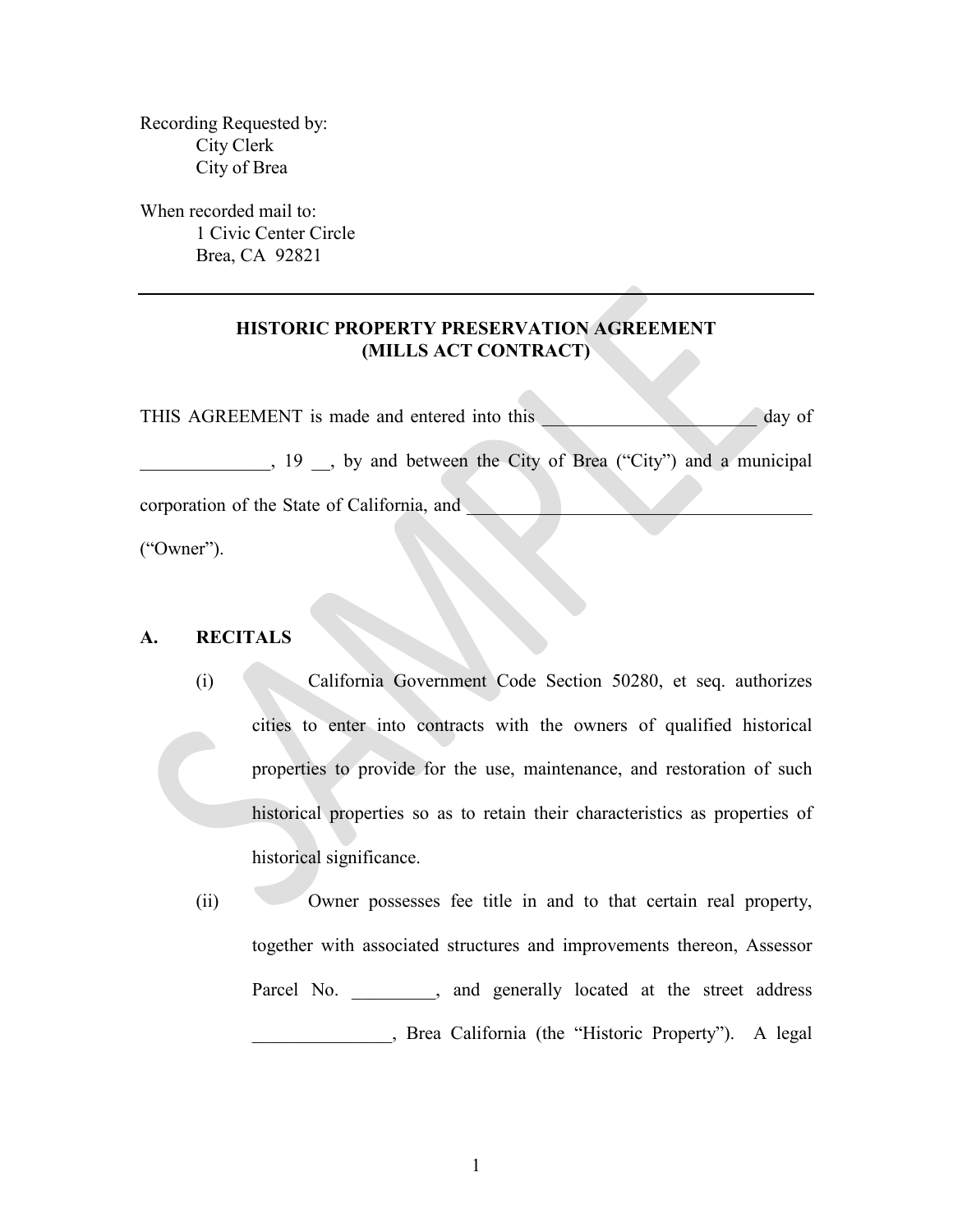description of the Historic Property is attached hereby marked Exhibit "A" and is incorporated by this reference.

- (iii) The above property had been declared and designated as a Historic Resource pursuant to Brea City Code Chapter 20.60 et seq., and which satisfies the requirements of Government Code Section 50280.1 to be deemed a Qualified Historical Property; and
- (iv) City and Owner, for their mutual benefit, now desire to enter into this Agreement both to protect and preserve the characteristics of historical significance of the Historical Property and to qualify the Historical Property for an assessment of valuation pursuant to the provisions of Chapter 3, of Part 2, of Division 1, of the California Revenue and Taxation Code and to carry out the purposes of Article 12 (commencing with Section 50280) of Chapter 1, Part 1, of Division 1 of Title 5 of the California Government Code.

## **B. AGREEMENT**

NOW THEREFORE, in consideration of the mutual benefits and covenants, City and Owner agree as follows:

- 1. TERM. The term of this contract is for a minimum period of 10 years, renewable each year, in perpetuity or until canceled. The term of this Agreement shall be from 19, to and including  $, 20$ .
- 2. AUTOMATIC RENEWAL. On each anniversary of the effective date of this Agreement (hereinafter referred to as the "renewal date"), one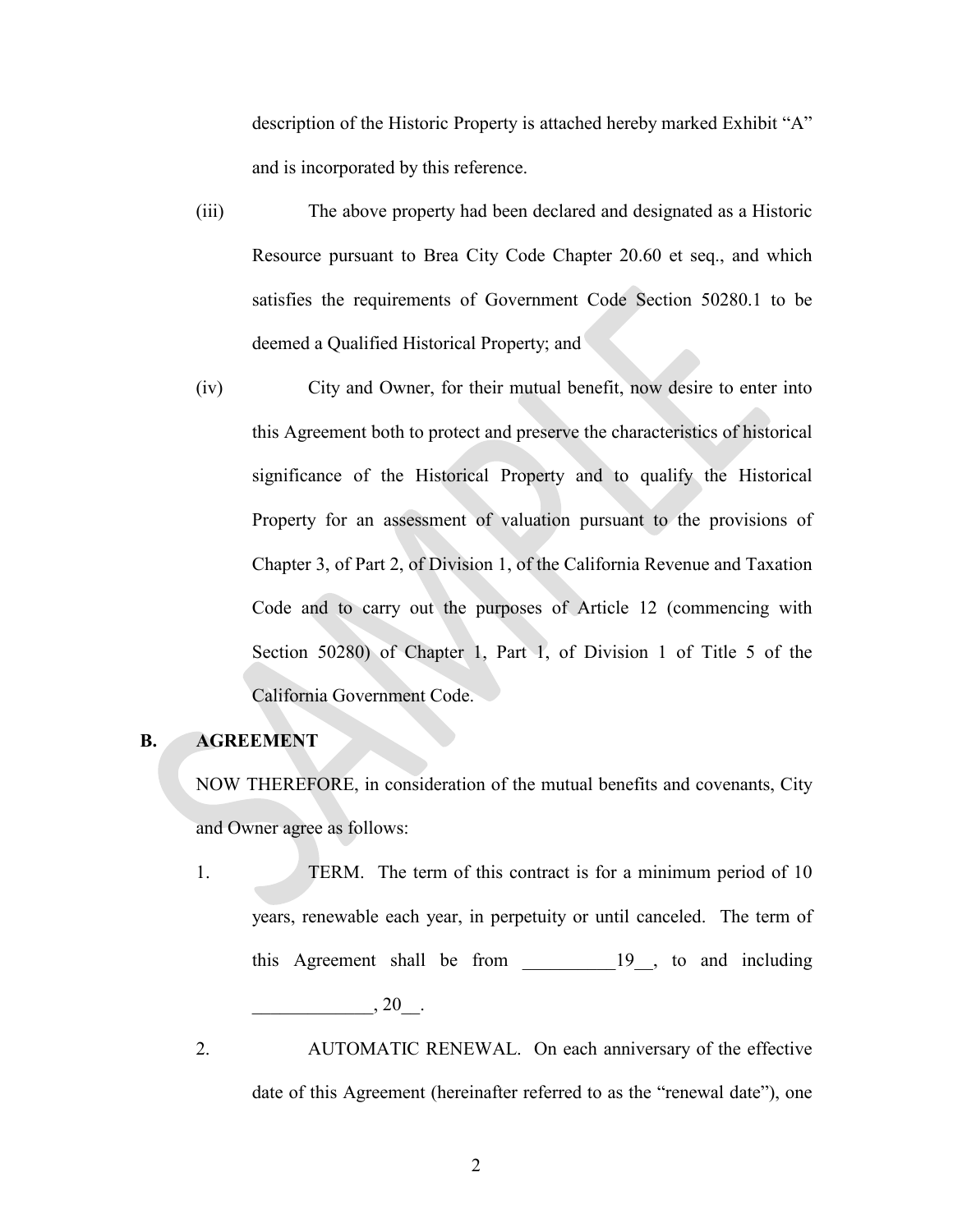year shall be added automatically to the initial term of this Agreement, unless notice of non-renewal is given as provided in this Agreement.

3. NOTICE OF NONRENEWAL. If in any year either the Owner or City desires not to renew this Agreement, that party shall serve written notice of nonrenewal on the other party in advance of the annual renewal date. Unless the notice is served by Owner on City at least 90 days, or by City on Owner at least 60 days, prior to the renewal date, one year shall automatically be added to the term of this Agreement. Within 15 days of receipt by Owner of a notice of nonrenewal from the City, Owner may make a written protest. Upon receipt of such protest, the City Council shall set a public hearing to be held prior to the expiration of the renewal date of this Agreement or toll the renewal date until such hearing can reasonably be held. Owner may furnish the City Council with any information which the Owner deems relevant and shall furnish the City Council with any information it may require. At any time prior to the renewal date, City may withdraw its notice of nonrenewal.

4. EFFECT OF NOTICE NOT TO RENEW. If in any year either party serves notice of intent not to renew this Agreement, this Agreement shall remain in effect for the balance of the ten-year term remaining since the original execution date if not yet renewed, or the last renewal date of the Agreement.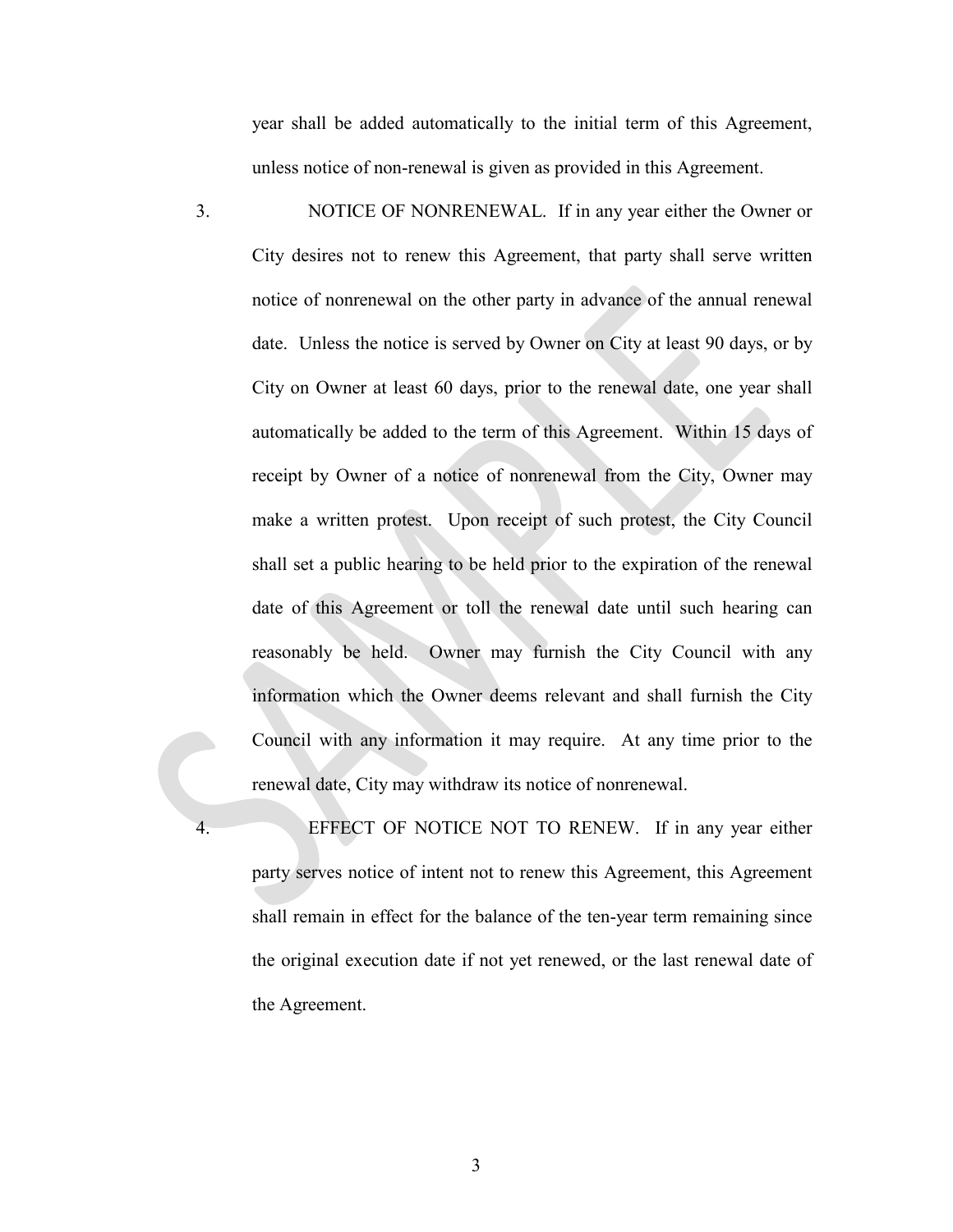5. STANDARDS FOR HISTORIC PROPERTY. During the term of this Agreement, this Historic Property shall be subject to the following conditions, requirements and restrictions;

- a. Owner shall preserve and maintain the characteristics of cultural and historical significance of the Historic Property. Attached hereto, marked as Exhibit B, and incorporated herein by this reference, is a list of those minimum standards and conditions for maintenance, use and preservation of the Historic Property, which shall apply to such property throughout the term of this Agreement. In addition, Owner shall comply with the terms of the City's Historic Preservation Ordinance requiring Owner to maintain the Historic Property in a good state of repair and shall obtain any applicable permits to restore the property to maintain its historic and cultural significance.
- 

b. Owner shall submit annually to the Development Services Director a report which shall specify all work completed during the year to fulfill the requirements of this Agreement as outlined in Exhibit B and D for compliance review by City staff. Furthermore, Owner shall, within six (6) months of the effective date thereof, provide a copy of this Agreement to the State of California Office of Historical Preservation.

c. Owner shall, where necessary, restore and rehabilitate the Historic Property according to the rules and

4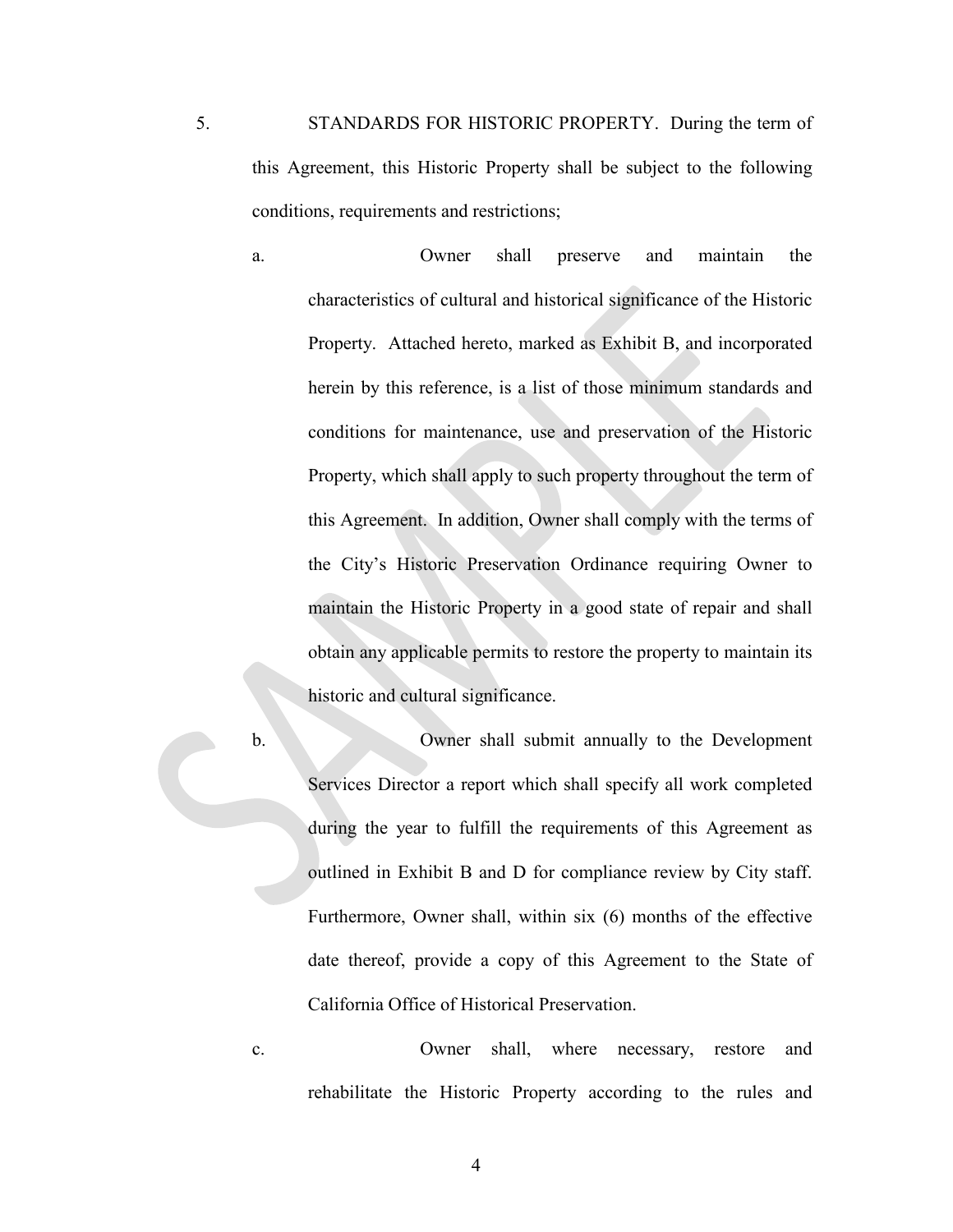regulations of the Office of Historic Preservation of the State Department of Parks and Recreation and the City of Brea. The condition of the exterior of the property, as of the effective date of this Agreement, is documented in photographs attached as Exhibit C. At a minimum, Owner shall continually maintain the Historic Property in the same condition as documented in Exhibit C.

d. Owner shall carry out specific restoration projects on the property as outlined by the City in Exhibit D, in accordance with the Secretary of Interior Standards for Historic Restoration (Exhibit E).

e. Owner shall not be permitted to block the view corridor with any new structure, such as walls, fences or shrubbery, so as to prevent the viewing of the historic landmark by the public.

f. Owner shall allow reasonable periodic examinations, by prior appointment, of the interior and exterior of the Historic Property by representatives of the County Assessor, State Department of Parks and Recreation, State Board of Equalization, and the City, as my be necessary to determine Owner's compliance with the terms and provisions of this Agreement.

g. Owner shall, at all times, act in conformance with all provisions of local, state and federal laws and the provisions of this Agreement, throughout the term of this Agreement.

5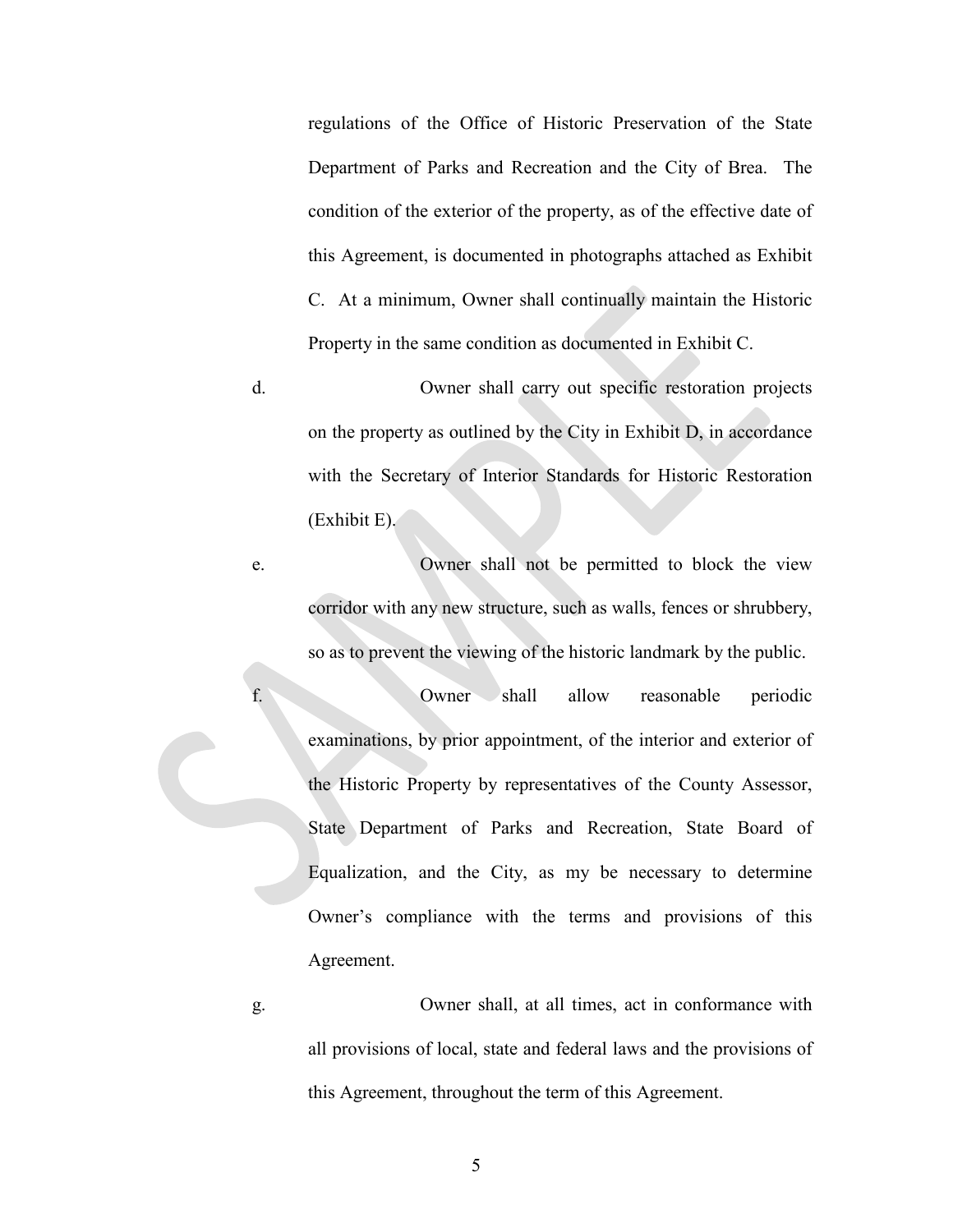6. PROVISION OF INFORMATION. Owner hereby agrees to furnish City with any and all information requested by the City, which may be necessary or advisable to determine compliance with the terms and provisions of this Agreement.

7. PAYMENT OF FEE. The Owner shall pay the City an application and processing fee of \$200.00, which fees do not exceed the reasonable cost of administering the Agreement and performing required inspections as work is completed. Said fee shall be made payable to the City of Brea and shall be remitted to the Planning Division upon receipt of the completed application.

8. CANCELLATION. City, after conducting a duly noticed public hearing as set forth in California Government Code Section 50285, may cancel this Agreement if it determines that Owner has breached any of the conditions of this Agreement, or has allowed the historic property to deteriorate to the point that it no longer meets the standards for a qualified historic property, or the historic property, for any other reason is no longer designated to be a qualified historical property. In addition, City may cancel this Agreement if it determines that the Owner has failed to restore or rehabilitate the property in the manner specified in subparagraph 5 of this Agreement. In the event of cancellation, Owner shall be subject to payment of those cancellation fees set forth in California Government Code Section 50286, which states that the fee shall be 12 ½% of the full value of the property as determined by the County Assessor at the time of cancellation, but without regard as to any restriction imposed by this Agreement.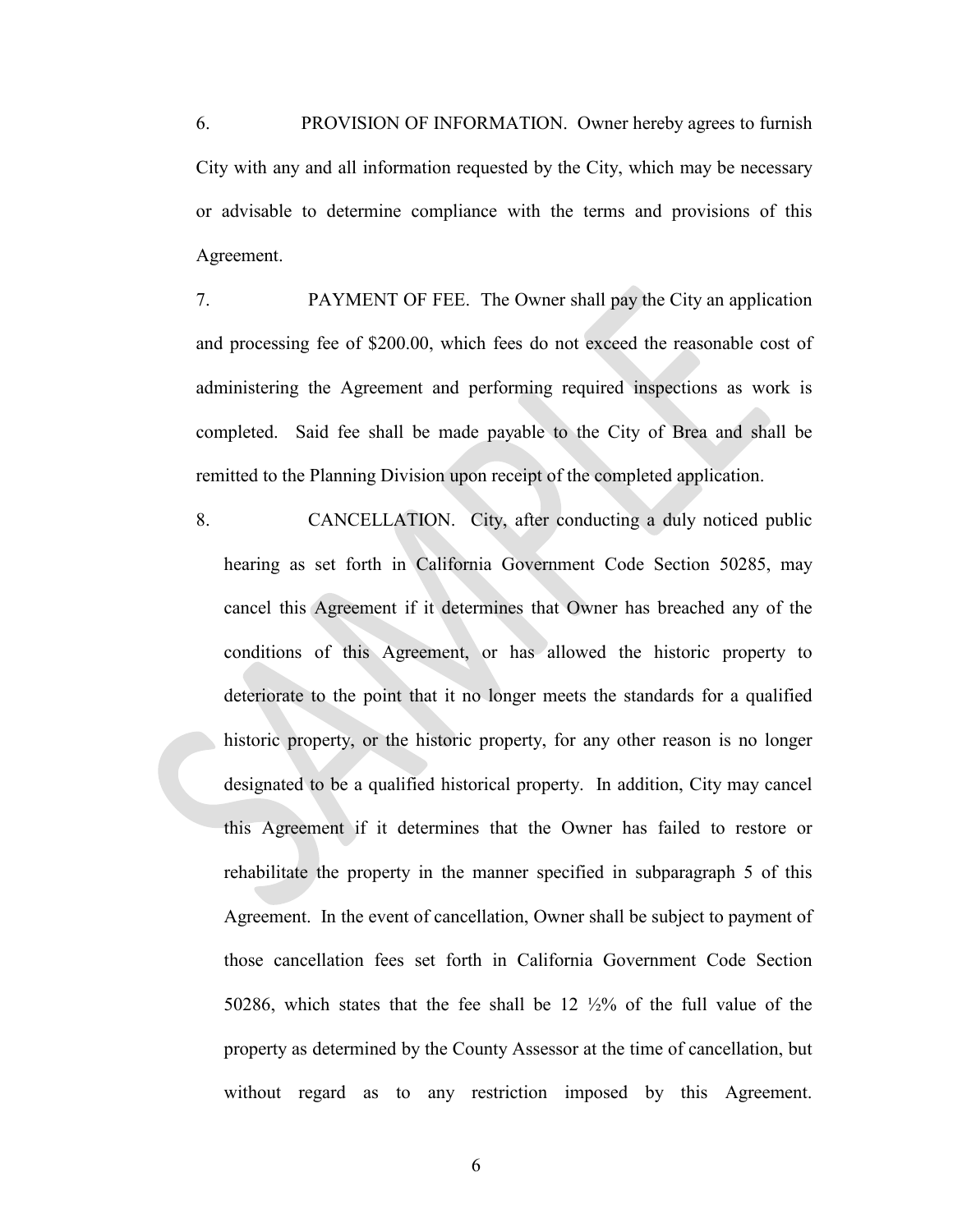Notwithstanding the foregoing, however, in the event the Historic Property becomes the subject of eminent domain, the City may cancel this Agreement as provided for in California Government Code 50288. In such event, neither party shall have any further obligation to the other under this Agreement.

9. ENFORCEMENT OF AGREEMENT. In lieu of and/or in addition to any provisions related to cancellation of the Agreement as referenced herein, City may specifically enforce, or enjoin the breach of the terms of this Agreement. In the event of a default under the provisions of this Agreement by Owner, City shall give written notice to Owner by registered or certified mail addressed to the address stated in this Agreement, and if such a violation is not corrected to the reasonable satisfaction of the City within thirty (30) days (provided that acts to cure the breach or default must be commenced within thirty (30) days and must thereafter be diligently pursued to completion by Owner), then City may, without further notice, declare a default under the terms of this Agreement and may bring any action necessary to specifically enforce the obligations of Owner growing out of terms of this Agreement, and may apply to any court, state or federal, for injunctive relief against any violation by Owner, or apply for such other relief as may be appropriate.

City does not waive any claim of default by Owner if City does not enforce or cancel this Agreement. All other remedies at law or in equity which are not otherwise provided for in this Agreement or in City's regulations governing historic sites are available to the City to pursue in the event of a breach of this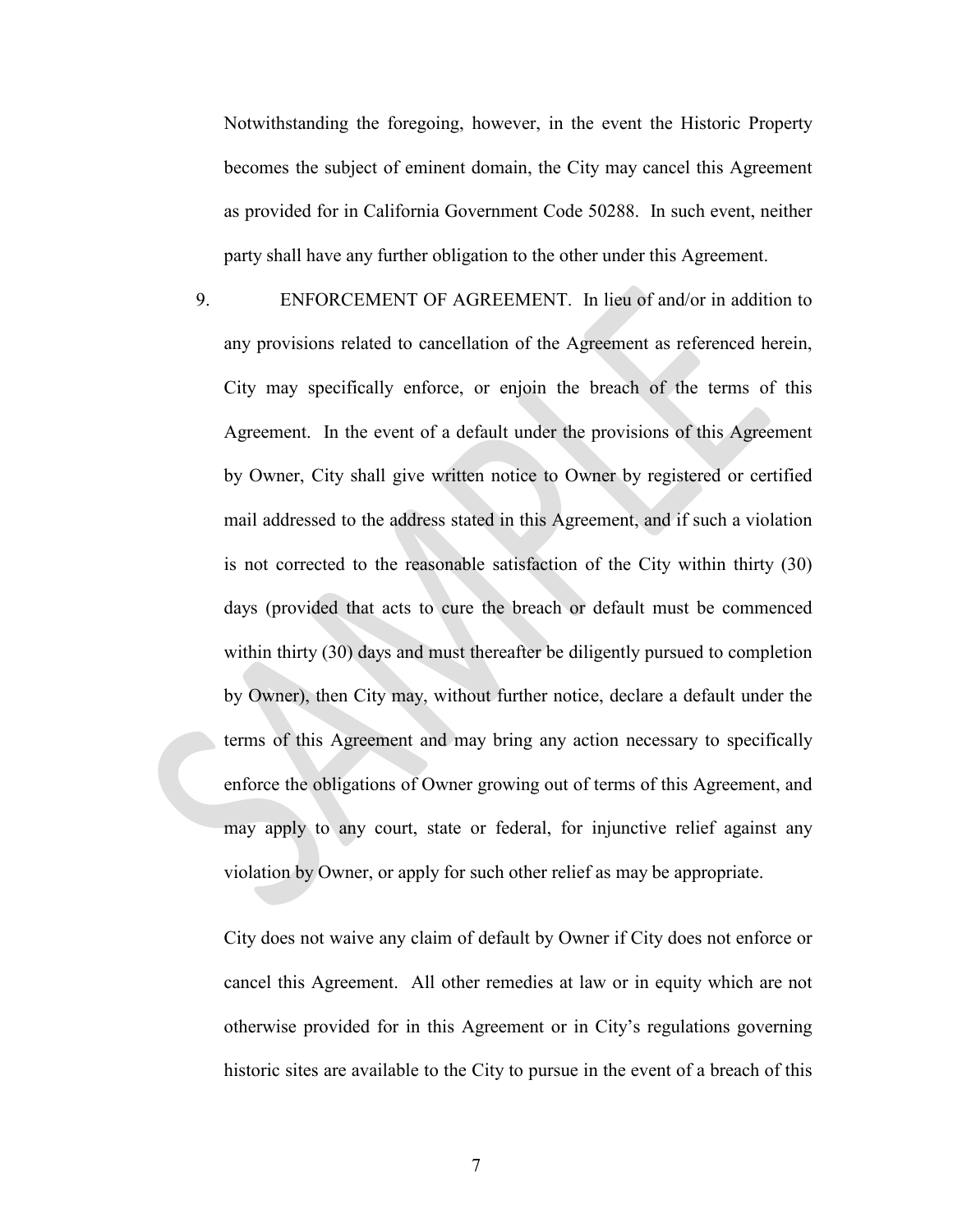Agreement. No waiver by City of any breach or default under this Agreement shall be deemed to be a waiver of any other subsequent breach thereof or default hereunder.

10. BINDING EFFECT OF AGREEMENT. The Owner hereby voluntarily subjects the Property described in Exhibit "A" hereto to the covenants, reservations and restrictions as set forth in this Agreement. City and Owner hereby declare their specific intent that the covenants, reservations and restrictions as set forth herein shall be deemed covenants running with the land and shall pass to and be binding upon the Owner's successors, heirs and assigns in title or interest to the Property. Each and every contract, deed or other instrument hereinafter executed, covering or conveying the Historic Property, or any portion thereof, shall conclusively be held to have been executed, delivered and accepted subject to the covenants, reservations and restrictions expressed in this Agreement whether or not such covenants, reservations and restrictions are set forth in such contract, deed or other instrument.

11. NOTICE. Any notice required to be given by the terms of this Agreement shall be provided at the address of the respective parties as specified below or at any other address as may be later specified by the parties hereto.

| To City: | City of Brea                        |
|----------|-------------------------------------|
|          | 1 Civic Center Circle               |
|          | Brea, CA 92821                      |
|          | Attn: Development Services Director |
|          |                                     |

To Owner: Name: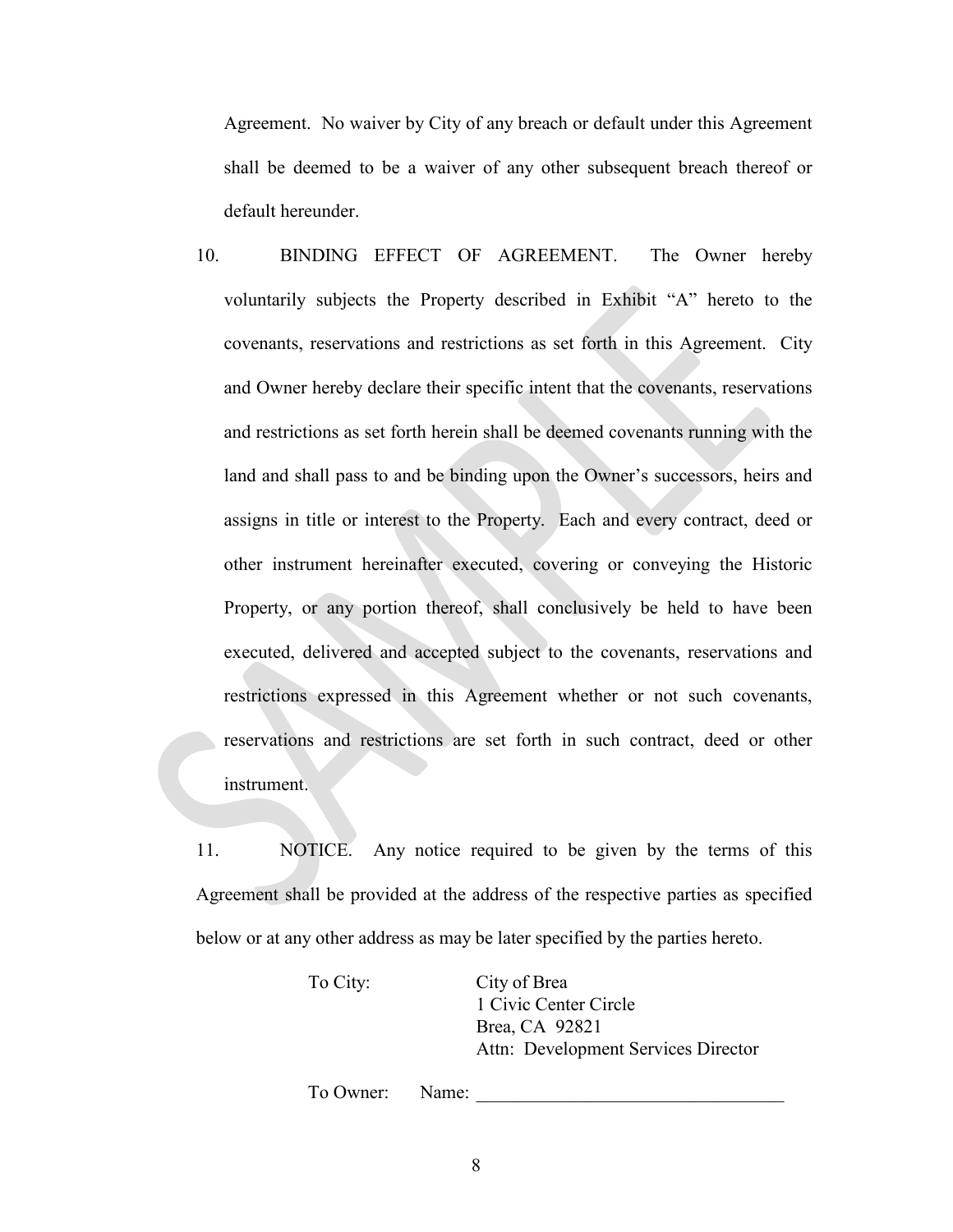Address:

12. NO COMPENSATION. Owner shall not receive any payment from the City in consideration of the obligations imposed under this Agreement. The consideration for the execution of this Agreement is the substantial public benefit to be derived therefrom and the advantage that will accrue to Owner as a result of the effect upon the assessed value of the Historic Property.

13. EFFECT OF AGREEMENT. None of the terms, provisions or conditions of this agreement shall be deemed to create a partnership between the parties hereto and any of their heirs, successors or assigns, nor shall such terms, provisions or conditions cause the parties hereto to be considered joint venturers or members of any joint enterprise.

14. INDEMNITY OF CITY. Owner agrees to protect, defend, indemnify and hold harmless the City and its elected officials, officers, agents and employees from liability for claims, loss, proceedings, damages, causes of action, costs or expense, including reasonable attorney's fees in connection with damage for personal injuries, including death, and claims for property damage which may arise from the direct or indirect use or operations of Owner or those of his contractor, subcontractor, agent employee or other person acting on his behalf which relate to the use, operation and maintenance of the Historic Property. This indemnity applies to all damages and claims for damages suffered, or alleged to have been suffered, by reason of the operations referred to in this Agreement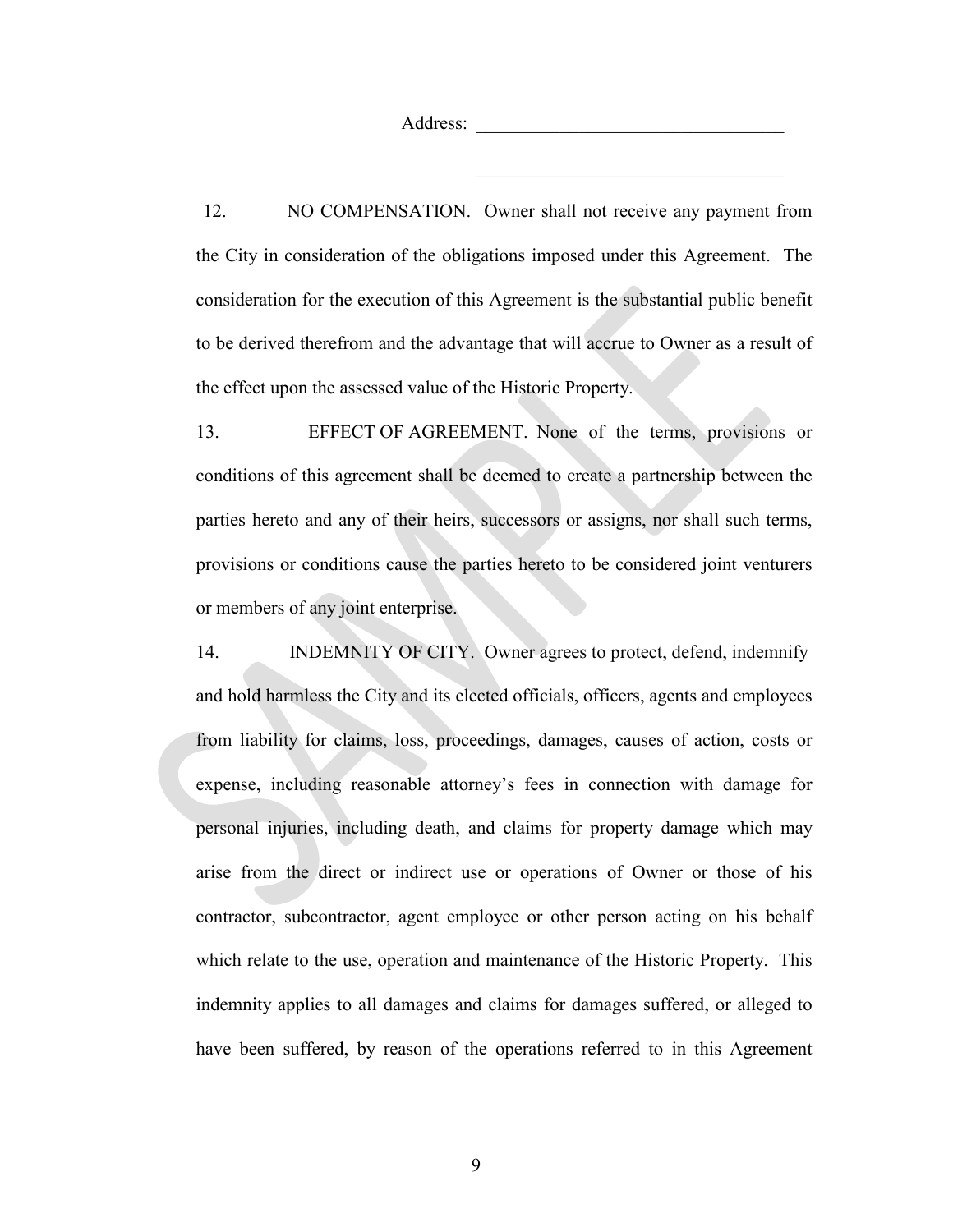regardless of whether or not the City prepared, supplied or approved the plans, specifications or other documents for the Historic Property.

15. SUCCESSORS, HEIRS AND ASSIGNS. This Agreement is binding upon and shall inure to the benefit of all successors, heirs and assigns in interest, of the Owner and each shall have the same rights and obligations under this Agreement as the original owner who entered into this Agreement.

16. RECORDATION. No later than twenty (20) days after the parties execute and enter into this Agreement, City shall cause this Agreement to be recorded in the office of the County Recorder of the County or Orange.

17. AMENDMENTS. This Agreement may be amended, in whole or in part, only by a written and recorded instrument by the parties hereto.

18. ATTORNEY FEES.

IN WITNESS WHEREOF, the parties to this Agreement have caused their names to be affixed hereto on the day and year first written above.

| City of Orange                         |                                |         |
|----------------------------------------|--------------------------------|---------|
| By<br>Mayor                            | Approved as to form:           |         |
| ATTEST:                                | <b>Assistant City Attorney</b> |         |
| City Clerk                             |                                |         |
| Owner:                                 |                                |         |
| Subscribed and sworn to before me this | day of                         | , 1999. |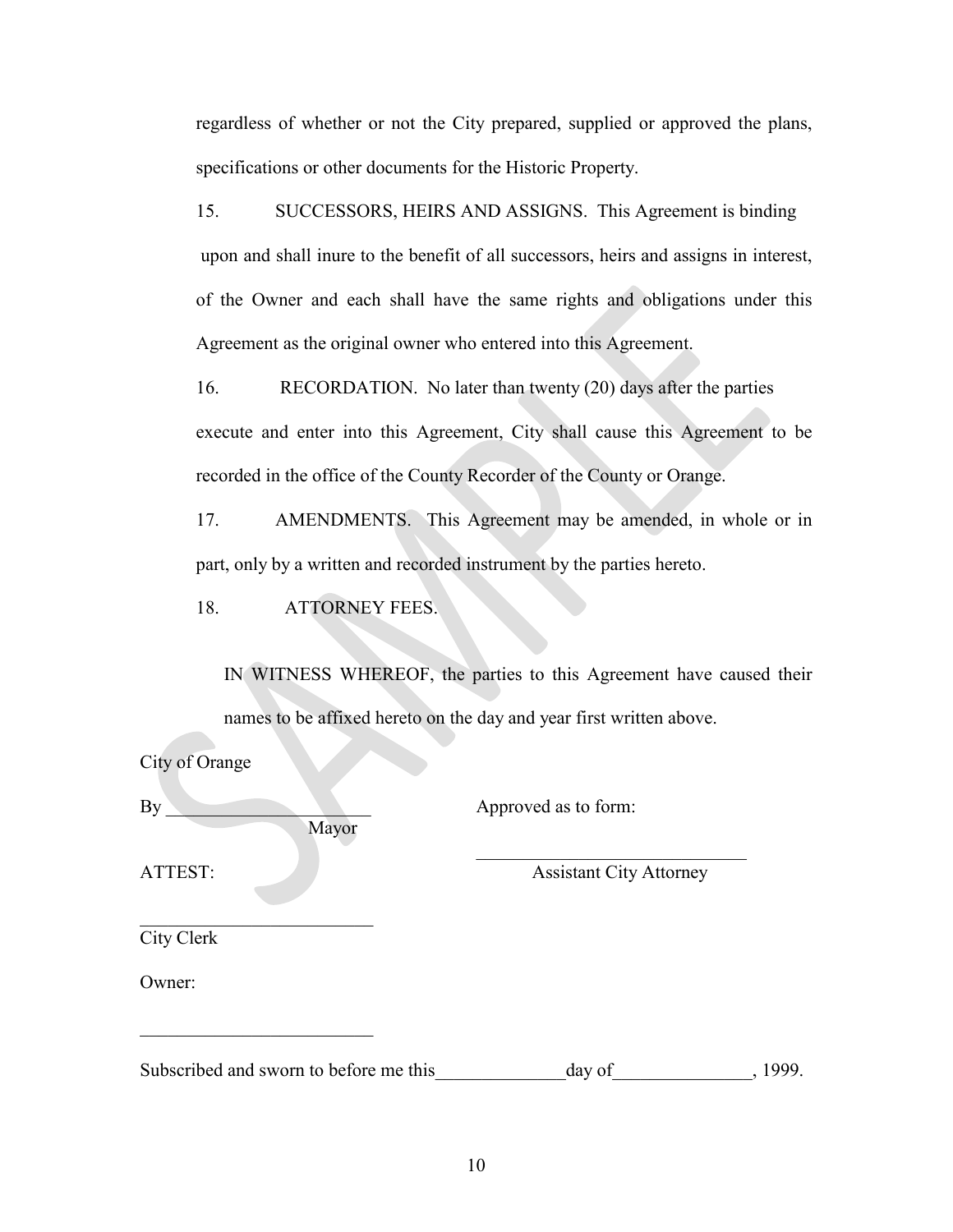Notary Public

S:\Historic Property Preservation Agreement

\_\_\_\_\_\_\_\_\_\_\_\_\_\_\_\_\_\_\_\_\_\_\_\_\_